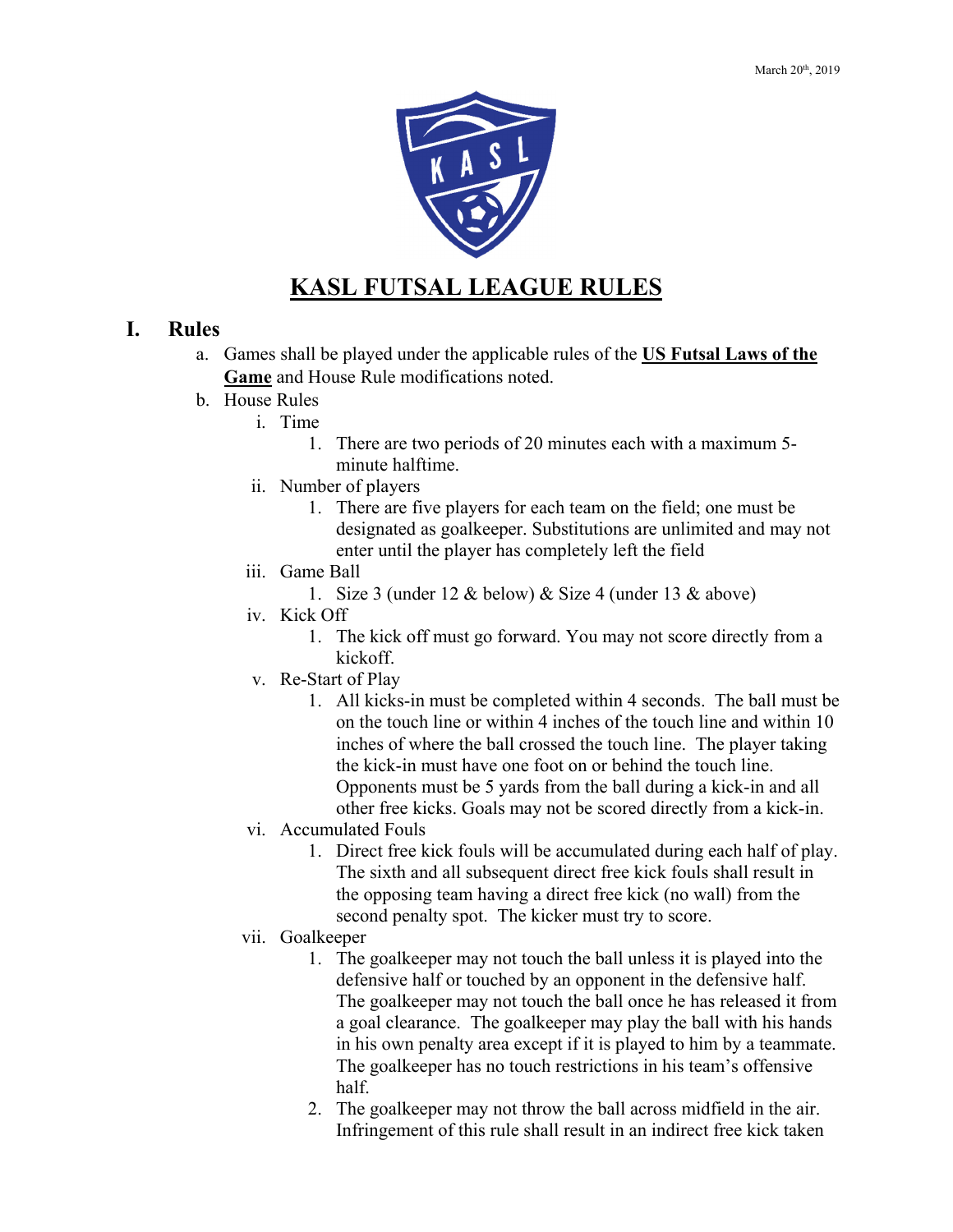from the second penalty spot. The defending team may set a wall. All other laws for a free kick shall be enforced.

- viii. Corner
	- 1. The ball must be placed on the line or inside the arc nearest to the point where the ball crossed the goal line. If the kick is not taken within the 4 second time limit, a goal clearance is awarded to the defending team. The ball is in play when it is kicked and moves.
	- ix. Send-Offs (Red Cards)
		- 1. Any player receiving a red card during a match may not further participate in the match and is subject to a suspension of at least one match. Additionally, that player's team must play short for a period of two minutes. At the conclusion of the two-minute period that team may replace the player who was sent off. If a goal is scored against the team with the sent off player during the twominute period, the team may immediately replace the sent off player.
	- x. Sliding/ Slide Tackling
		- 1. Slide tackling is not permitted at any time. The referee shall stop play and award a direct free kick to the opposing team. A slide tackle committed by the defensive team in its own penalty area shall result in a penalty kick. The team committing the slide tackle will be assessed an accumulated foul.
		- 2. Sliding in an attempt to prevent the ball from entering the goal shall be permitted, assuming, in the opinion of the referee, it is not dangerous. Any slide deemed dangerous by the referee shall result in an indirect free kick for the opposing team.
		- 3. Any goalkeeper who slides/slide tackles outside the penalty area shall be subject to the above local rules as if he is a field player.
	- xi. Foul/ Abusive Language
		- 1. If player shows dissent by word or action, they will receive a caution.
		- 2. If player uses offensive, insulting or abusive language, they will be sent off and will not be able to participate in the next match.

#### **II. Divisions**

- a. All divisions shall be made up of 3 or more teams.
- b. Age groups may have more than one division depending on number of teams.
- c. Age groups will follow the US Youth Soccer Season Birth Year Guidelines.
- d. There shall be separate age groups for girls and mixed.
- e. Mixed teams shall not play in the girl's division.
- f. Teams can play up in age groups but cannot play in a division younger that their oldest player.
	- **i.** Teams playing up shall use the length of match and ball size for the age group they are playing in.

## **III. Determining the Division Champion**

- a. The Mini Tournament will decide the Divisional Champion for each age group. i. Seeding
	- 1. Teams will be seeded based on standings from the season.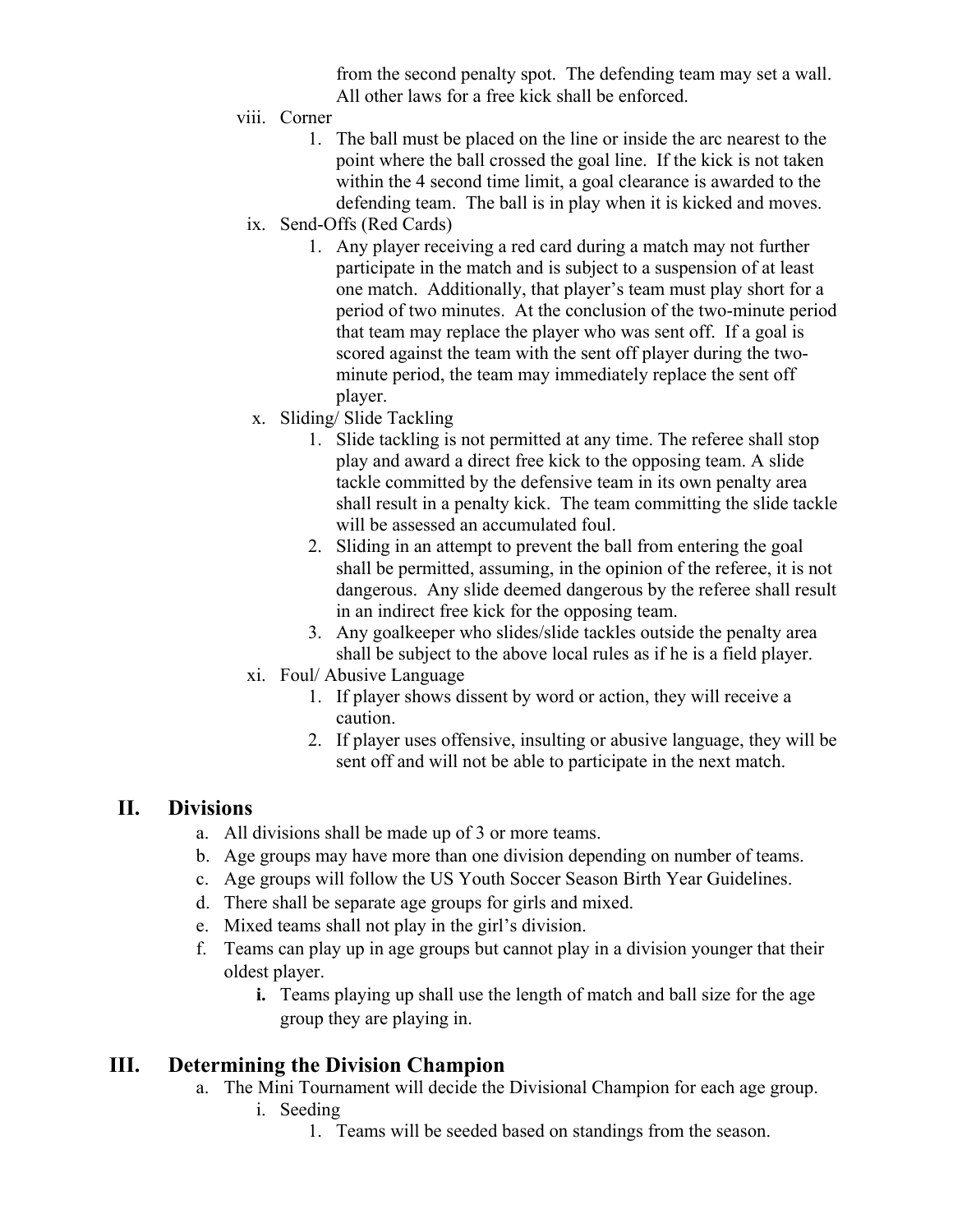- 2. If teams have the same records, the first tie breaker will be goals for.
- 3. If the teams have the same goals for, the second tie breaker will be goals against.
- 4. Third tie breaker, will be winner of head to head competition.

#### ii. Tournament Rules

- 1. Format of tournament will be single elimination.
- 2. Each game is 20 minutes, no half-time.
- 3. Each team will get one time out.
- 4. Players may only play on one team during the mini tournament.
- 5. If game is tied at the end of regulation:
	- a. There will be 3 penalty kicks per team to decide winner.
		- i. If pk's are tied after the  $3<sup>rd</sup>$  kicker, each team will go one and one until there is a winning team.

#### **IV. Forfeits**

- a. A team that forfeits a game will record a 0-1 loss for that game.
- b. Multiple Forfeits
	- i. If a team forfeits two or more games, they will be subject to ejection from the league.

# **V. Disciplinary Rulings**

- a. Send offs
	- i. Any player who is red carded by the referee shall receive an automatic one game suspension.
	- ii. Coaches or team officials who are ejected shall receive an automatic one game suspension.
	- iii. All red card offenses will be review by the administrator and a ruling will be decided if offense will result in a multiple game suspension.
	- iv. Any coach or player that is sent off more than once will be subject to removal from the league.
- b. The referee's judgment is final.

## **VI. Rostering**

- a. All players must be registered with Louisville Soccer Alliance, Louisville Soccer Club or the Kentucky Amateur Soccer League.
	- i. If a player is not registered with LSA or LSC they must register with the Kentucky Amateur Soccer League.
	- ii. Players will be checked periodically and if a player is not registered you will have to forfeit that game.
	- iii. Please make sure you submit players registration form before they step on the field.
- b. There are no limits to roster size.
- c. All registered players can play with any team in their specific age group or in an older age group during the season (excluding the mini tournament).
- d. Players are not permitted to play on younger teams at any time.
	- i. If a team plays overaged players, they are subject to ejection from the league without a refund.